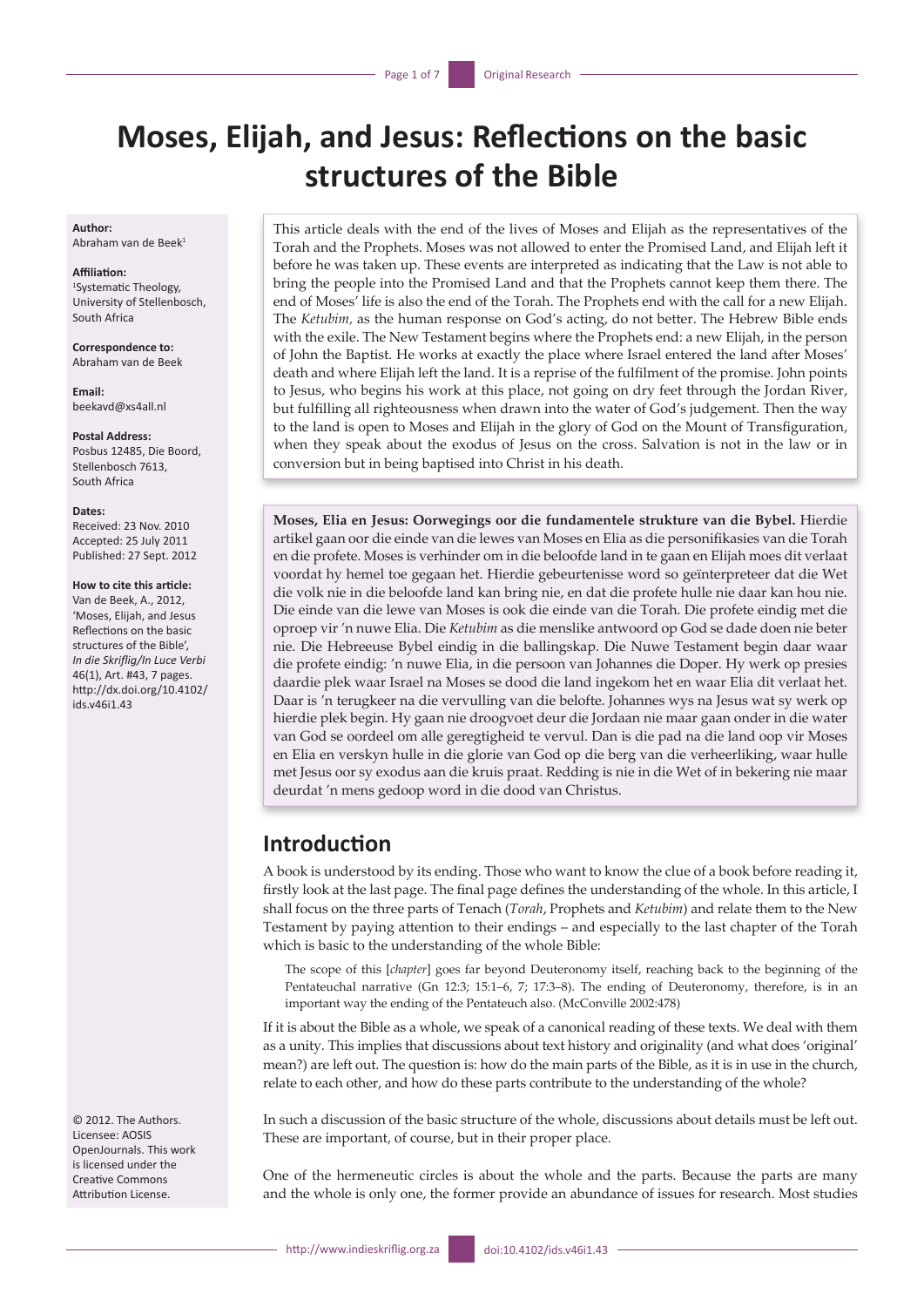are concentrated on such details. However, sometimes we must turn to the whole again. Then we must leave out details because it is impossible to include them all and by consequence, if we would introduce some details, we should limit ourselves to an arbitrary selection which would not support the proposal of the whole but rather undermine it.

In this article I offer a proposal for the whole. I leave out discussions about details (and literature that refer to them). The proposal should be understood as a challenge for further research in order to confirm or to refute it. It is a systematic hypothesis in the sense of Popper: a conjecture that can be refuted or supported by subsequent investigations.

#### **Moses**

'I have let you see it with your eyes, but you will not cross over into it' (Dt 34:4). This is a shocking word of the Lord. Moses travelled with Israel to the Promised Land for 40 years. He was called to liberate the people from the house of slavery in order to bring them into the Promised Land. He endured Pharaoh's wrath. He suffered the hunger and thirst of his people. He had to deal with enemies and, worst of all, with his own people's conflicts when they grumbled against the Lord and were disobedient. But finally, after forty years, they arrive at the border of the Land to enter it. Only the river Jordan separates them from fulfilment of the promise. The Jordan near Jericho might have been broader at that time than it is now, but it is nothing compared to the sea that they crossed with dry feet. The land can be seen clearly, it can almost be touched now – and then this terrible phrase: 'You will not cross over into it' (Dt 34:4).

It seems so unjust, and 'Jewish legend and mystical speculation have spun fantastic tales around the themes of the apparent injustice of YHWH's prohibition against Moses' entry into the land' (Biddle 2003:507). No wonder, for how can one understand that Moses was not allowed to enter the land? It is amazing that many commentaries do not pay as much attention to this problem as Jewish legends do. Often the focus in the interpretation is more on Moses' remarkable death and the specific place he had as God's servant than on the problem of his not entering the land (e.g. Christensen 2002:875).

Nevertheless, the commentaries do not leave us completely empty handed. One suggestion is that it was just the normal passage of generations that ended Moses' earthly life before the entering of Canaan:

Leaders come and go. Ancestors succeed or fail. In truth, each generation stands poised to enter into God's promise, to actualize the call to be God's people, to live the authentic life described in the Torah. (Biddle 2003:510)

That is also a suggestion in a Midrash: 'It was simply Josuah's turn to lead (II, 5)' (Biddle 2003:509). It is not Moses who must serve the Lord, but Israel that is called to fidelity and obedience:

The death of Moses is therefore an essential theme of the book. The challenge to Israel is to live in the land without him, but with the statutes and laws that he has given, which are able to lead to life. (McConville 2002:478)

I think this answer is too simple. It takes away the very sting of the story. According to Deuteronomy, Moses was not an old man who was worn out. 'His eyes were not weak nor his strength gone' (Dt 34:9). He was vital enough to lead Israel into the Promised Land. It is not just the passage of time that prohibited Moses to cross the Jordan. It was God's explicit prohibition: God forbade him to enter the Land. The tension rises even more if we take into consideration that Moses asked the Lord explicitly to change his decision:

I pleaded with the Lord: 'O Sovereign Lord, you have begun to show to your servant your greatness and your strong hand … Let me go over and see the good land beyond the Jordan – that fine hill country and Lebanon.' (Dt 3:23, 25)

Moses often asked the Lord to make up his mind on behalf of his people. Moses is always successful in those intercessory prayers. The Lord listens to him and is merciful toward Israel on behalf of Moses. However, the one time Moses prays for himself, the Lord does not want to hear of it. Moses' request – that is like a child's calling on a father – is harshly refuted: '"That is enough", the Lord said. "Do not speak to me anymore about this matter"' (Dt 3:26).

Why this hard refusal? McConville (2002:478–479) suggests that it is precisely Moses' intercessory role that prevents him from entering:

The topic of Yahweh's anger with Moses is (oddly) never fully explained, least of all in Deuteronomy. This only strengthens the impression that the punishment of Moses has something vicarious about it. (McConville 2002:478)

It is because of Israel's sins that Moses is not allowed to cross over to the Land. Since he takes on the responsibility for his people, as he did at Mount Sinai, he was not allowed to take part in the fulfilment of God's promises.

This befits Deuteronomy 3:26: 'For because of you the Lord was angry with me and would not listen to me.' It is due to Israel's sins that Moses is not allowed to enter the Land. That, however, is not the whole story. Numbers 20 says that it is Moses' *own* disobedience that made God forbid him to enter:

Because you did not trust in me enough and honour me as holy in the sight of the Israelites, you will not bring this community into the land I give them. (v. 12)

Therefore, vicarious option cannot be a sufficient explanation. Instead we should think of a participatory interpretation. Moses shares the sins of his people, not as a substitute sacrifice as McConville claims with reference to the Servant of the Lord in Deutero–Isaiah: 'There are even echoes of the Servant's death, his bearing of other's sins, and his intercessory role elaborated in Isaiah 52:13–53:12' (McConville 2002:479). Moses shares the sins of his people because he is also a sinner: 'Under his leadership, Israel sinned. Indeed, *Moses himself sinned*. Moses and his entire generation were not permitted entry into the land of promise' (Biddle 2003:509,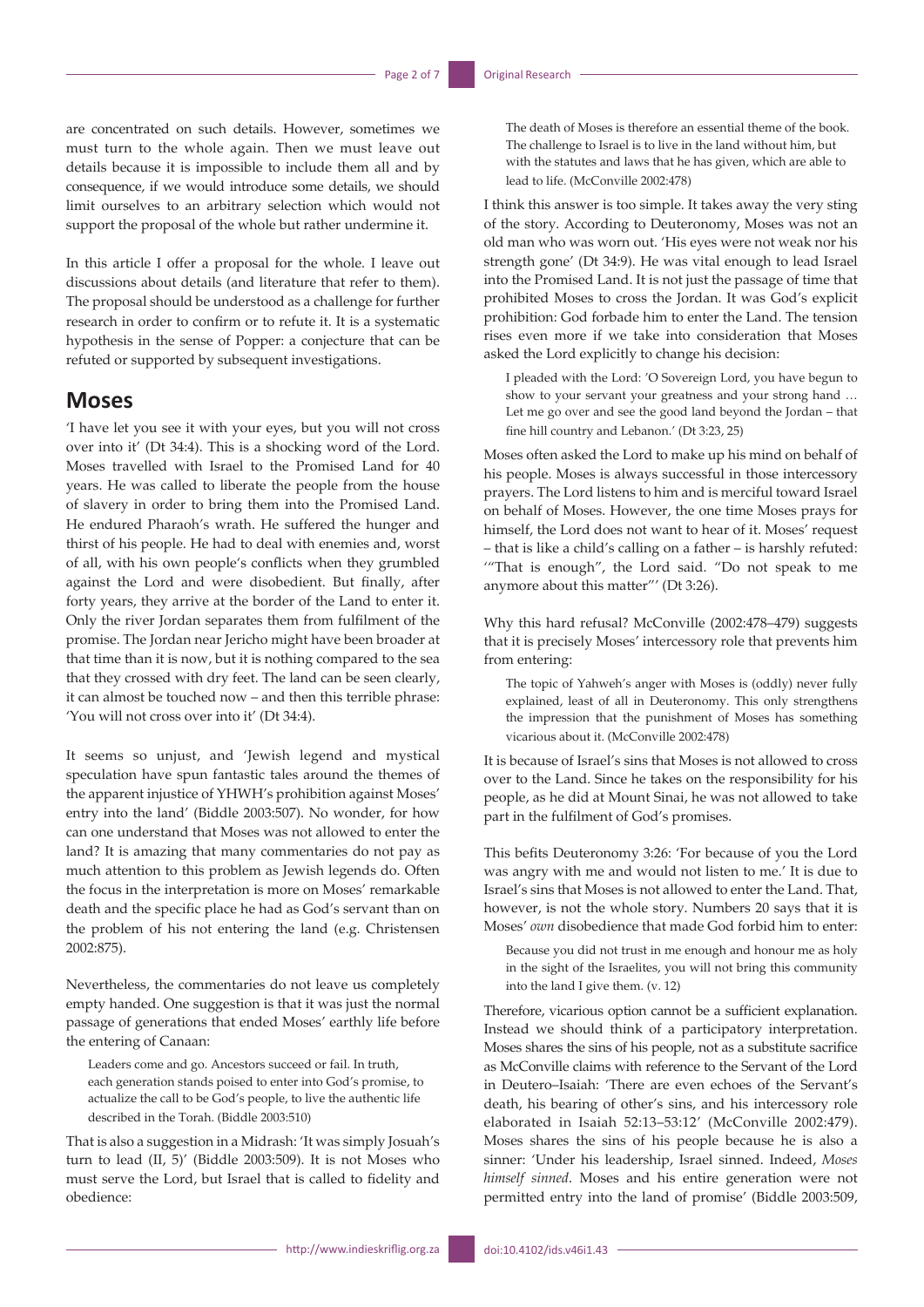[*author's own emphasis*]). When God punished the people and told them that their generation would die before the entering of the Land the only exceptions were Joshua and Caleb (Nm 14:30), not Moses.

Thus it is Moses' *own* sin that was the cause of God's refusal. We have to be more specific, however. It is not merely his participation in the sin of Israel as a whole. It is a very specific sin that caused the Lord's hard sentence, and this sin was committed *after* the announced punishment of his generation. The sin that became fatal to Moses was that he struck a rock for water, whilst the Lord had ordered him to speak to the rock. It was Moses' own anger that caused his disobedience that made the Lord angry. It was this specific sin and precisely that focus which evoked feelings of injustice, for Moses' sin seems as nothing compared to the sins that Israel committed and that Moses was willing to bear.

Moses was the humblest man that ever lived, says the Torah (Nm 12:3). He was just angry once – only once after being called to liberate the people of God, and being converted from his youthful rage against the Egyptian (Ex 2:11f.). And who cannot understand that he was so vexed after all the problems that the Israelites caused him? He always had to suffer their grumbling and yet always only sought to save them by intercessory prayers! Only once was it too much for the old man. Was he punished for this so that he could not see the fulfilment of his life's work?

We should compare his act with what Israel did – not just the generation which died in the desert, but the new generation that was at the point of entering the Land. Moses died at Beth-Peor. That is not a neutral name. It is the place where one of the most horrible stories of Israel's history happened: the religious orgies for the Baal of Peor (Nm 25). Whilst there was only a river between them and the fulfilment of the promises, whilst they could see the Promised Land, the Israelites gave themselves over to sexual orgies and religious prostitution on behalf of the gods of the Moabites, sharing the Moabites' beds and religion. Yet these were the people who entered the land, whilst Moses was excluded from crossing the Jordan. That is the injustice that is felt in the story.

Does the Torah end with injustice? It seems so. And if that is the conclusion of the Torah, is then therefore the whole Torah unjust?

We can only understand what happened in this last chapter of the Torah if we consider the specific relation of Moses and the Torah. Moses and the Torah belong intrinsically together, to such an extent even, that 'Moses' can be used to refer to the Torah. Moses *is* the Torah. He is the embodiment of God's will and as such he speaks with the Lord as a man to his friend (Ex 33:11). And precisely this relationship exacts an extremely high standard for Moses. The *Shemah* claims that you should love the Lord with all your heart and with all your soul and with all your strength (Dt 6:5). It is about the total person and our total life. Nothing can be excluded from the perfect love to the Lord. And precisely the person who is the most beloved makes the one who loves the most vulnerable. Two partners who lead their own lives and often share the bed with other people, get acquainted to such a lifestyle, but if the husband of a couple of perfect love and care goes astray, his wife will never overcome this. The Torah is God's expression of perfect love and Moses is the Torah in person, and he sins. Never again can he be the embodiment of the Law, for he has become a trespasser of the Law. And one who trespasses one commandment is a trespasser of the whole Law (Ja 2:9–11). That is not a private opinion of the apostle James; his words express that he is fully rooted in the Jewish tradition (Frankemölle 1994:408-409).<sup>1</sup>

Moses is a trespasser of the Law. That implies that the conclusion of the Torah is that he cannot enter the Promised Land. That is not injustice, but God's righteousness. In that way Moses is vicarious for Israel: he must bear the Law to the very end, and the curse of the Law. Not only does that say something (and more than something!) about Moses, but also about the Law, since Moses and the Law cannot be separated. It also tells us that *the Law as such does not bring you into the Promised Land*. If God requires perfect love, nobody, not even Moses who is the personification of the Law, will enter into the fulfilment of God's promise. It is this conclusion that Paul brings to his statement that the Law makes us conscious of sin – nobody will be justified by the Law (Rm 3:20; 7:7; Gl 3:10–11). *That is not against the Law, it is the very conclusion of the Law itself.*

Paul refers to Adam in relation to Moses and the Law (Rm 5:11–21). By doing so he gives a holistic interpretation of the Torah. When the Torah ends with Moses outside the land of milk and honey, it evokes the beginning of the Torah: the story of Adam, who was expelled from the garden. The cause of that expulsion was a simple sin, which was so understandable. His wife gave him a beautiful fruit. It was just a minor prohibition of the Lord that he trespassed. Eating a forbidden fruit–is that all? Angry, only once – is that all? Yes, that is all. It is death. It is dying outside the Garden and outside the Promised Land. That is the Torah from its beginning to its end, from Adam through Moses. 'All have sinned and fall short of the glory of God' (Rm 3:23).

When considering Moses' relation to Adam in the inclusion of the beginning and the end of the Torah, we must once again look to the idea of Moses' vicarious death outside the Land. He says: 'Because of you the Lord became angry with me' (Dt 3:26). Is this vicariously, however? It is not the storyteller who says this. It is Moses himself. The storyteller of the Torah says that it was Moses' own fault that made the Lord angry, because he did not trust the Lord (Nm 20:12). Thus, according to the narrator, Moses is not right when he

<sup>1.</sup>Mitton (1966:93) gives some references that Jewish rabbis made distinctions between the commandments. By keeping to more important laws, especially<br>the Sabbath, one could compensate negligence with regard to other ones. Moo<br>(1985:95) refers, however, to 4 Maccabees 5:19–21 where it is argued in th for the same. It seems to me that Mitton gives an over interpretation of the texts on the Sabbath. The aim of the rabbis is not so much to underplay the importance of other commandments but rather to stress the importance of the Sabbath. By his<br>position Mitton is claiming that Christians like James are not casuists like the Jews.<br>Certainly there is a lot of the casuistic amongst Jews as well), but that cannot not outweigh their high esteem for the Law as a whole including all its commandments.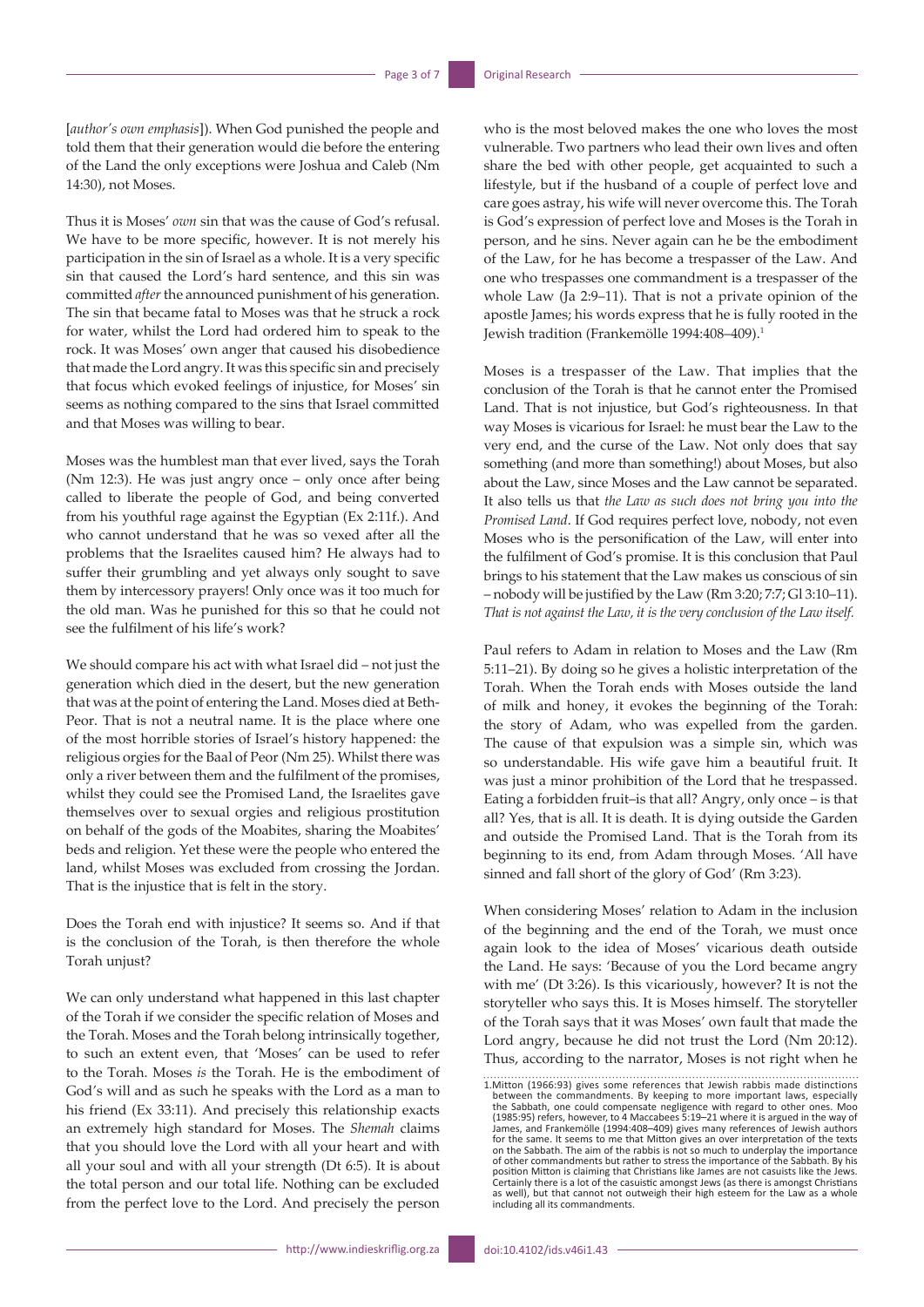blames the people. He should have blamed himself. Instead, he does precisely what Adam did: 'The woman you put here with me', she caused his sin (Gn 3:12). There is a full inclusion in the Torah: with Moses we are still at the same point as with Adam. There is no progress in human obedience. The Law only confirms that the promise is ineffective due to human sin: 'I have let you see it with your eyes, but you will not cross over into it' (Dt 34:4).

# **Elijah**

In the Old Testament, after the Torah come the Prophets who are not just a continuation of the Torah. Many interpreters deal with the relation of Torah and Prophets as a modern description of history: a new period has begun. Thus one can even discuss where the demarcation line of the periods should be. For example, some authors prefer the option of a Hexateuch: the period from the promise through the entering of the Land. Such a chronological approach is different from classic Jewish thought, which is also present in the New Testament. For Jews, the Old Testament consists of three parts that each reflects a different perspective on the relation of God to his people: the Torah is the foundation, the Prophets call to maintain the law, and the *Ketubim* reflect the human answer in worship and wisdom. Thus we have to interpret the Prophets from the perspective of the calling to practice the Torah. Because Israel does not obey God's commandments, the Prophets are defined by the call to repent and the promise of forgiveness.

The prophet *par excellence* is Elijah. What Moses is for the Torah, Elijah is for the Prophets. His position is so strong that Jews put a chair ready for him at the Pesach festival: Elijah will introduce the final conversion of Israel and the coming of God's ultimate reign. And the Prophets end with the announcement of his coming (Ml 4:5–6), after a reminder of the Law of Moses and Mount Horeb (4:4). Moses and Elijah are synonymous with the Law and the Prophets.

To understand the importance of Elijah we must focus on the end of his life: he is taken away to heaven by a direct intervention of God – like Moses was buried by the Lord himself. We will focus more precisely on this event. Elijah called Israel to repentance and he had success at Mount Carmel. The people cried: 'The Lord, He is God' (1 Ki 18:39). Soon however, the euphoria evaporated. A few days later, we find Elijah in the desert, asking that he might die (1 Ki 19:5). For everything had been in vain. That is Elijah's frustration, as it is for all the Prophets. Elijah is told to go to Mount Horeb: back in the footsteps of Moses to the place where the Torah was given. At that very place he received his final orders (1 Ki 19:15–17). He makes a last roundtrip through the land, appointing successors. The last city of his trip is Jericho, the very place where Israel's journey for the conquest of the land began. Elijah is back at the beginning – coming from Mount Horeb like the people of Israel did earlier with the Torah in their luggage, the prophet of the Prophets is back at 'square one'.

What follows is shocking. Elijah goes with his successor to the Jordan River: the Prophets go the way back that Israel once went when they received the Holy Land. Upon arriving at the bank of the Jordan, Elijah takes his prophet coat and strikes the water. With dry feet they can go through the river. It is a repetition of the great day when the river water was split and the people entered the Land under Joshua. At that earlier time it were the priests who opened the way through the water (Jos 3:14–17). Now it is the prophet. But note that the direction is reversed: the prophet leaves the Land.

It is amazing that the commentaries do not pay attention to this reversed direction. Some make the comparison of Elijah and Joshua, just stressing the positive relation of both:

The author makes a connection with the glorious past, in order to show that the God of Israel is the same yesterday and today. Like He enabled men like Moses and Joshua to great things, He now does so to Elijah. (Brongers 1970: 21)<sup>2</sup>

There they go: the leading prophet and his successor, who represents all successors of Elijah. They have left the Land and they cross the plain of Moab, where Israel once celebrated the festival of the Baal of Peor. Nothing has changed: Israel is still devoted to the Canaanite religion, fertility and sexuality; not acting upon the righteous decrees of the Lord but driven by sensuality and power. There they go, before them Mount Nebo, where Moses disappeared. At that very place Elijah disappears also. The Lord takes him away like He once took Moses away. The Torah ended outside the Promised Land. The prophets leave the Promised Land. The gift of the Promised Land is over – it is past time. What remains, is waiting for the exile: for none of the successors of Elijah will succeed where he failed. And none of the prophets who call for maintaining the law of Mount Horeb will succeed where the very person who received the Law failed.

The plain on the other side of the Jordan that should have led to the door of hope,<sup>3</sup> expresses what Israel was and is: disobedient and following pagan religion of power and fertility. Neither Moses nor Elijah, neither the Law nor the Prophets can change that. The commandments do not bring the people into the Land and the call to conversion and the promise of forgiveness fail to keep them there.

So we come to the end of the *Nebi' im*: the prophet Malachi. He ends his short book with the announcement of a new Elijah. He will come and bring conversion – but he will do so on a day that burns like a furnace (Ml 4:1). It will destroy all opponents of the Lord. Is that a promise? Is it not rather a threat?

<sup>2.</sup>Even Brueggemann (2000:294) does not see any meaning in the story: 'Elijah acts in what must be a prophetic symbolic way, although the significance of his act escapes<br>us.' 'The entire narrative unit is deeply enigmatic. It is impossible to understand<br>what is happening or why the narrator includes it' (p.

<sup>3.</sup>Hosea prophesies that the Valley of Achor will be a door of hope (Hs 2:15). The Valley of Achor is the place where Achan – the first person who did not keep to the ban on Jericho – was punished to death together with his whole family (Jos<br>7:24–26). Exactly this place will be a door of hope: the root of Israel's sin will be<br>taken away for a new beginning. However, this promise is into exile.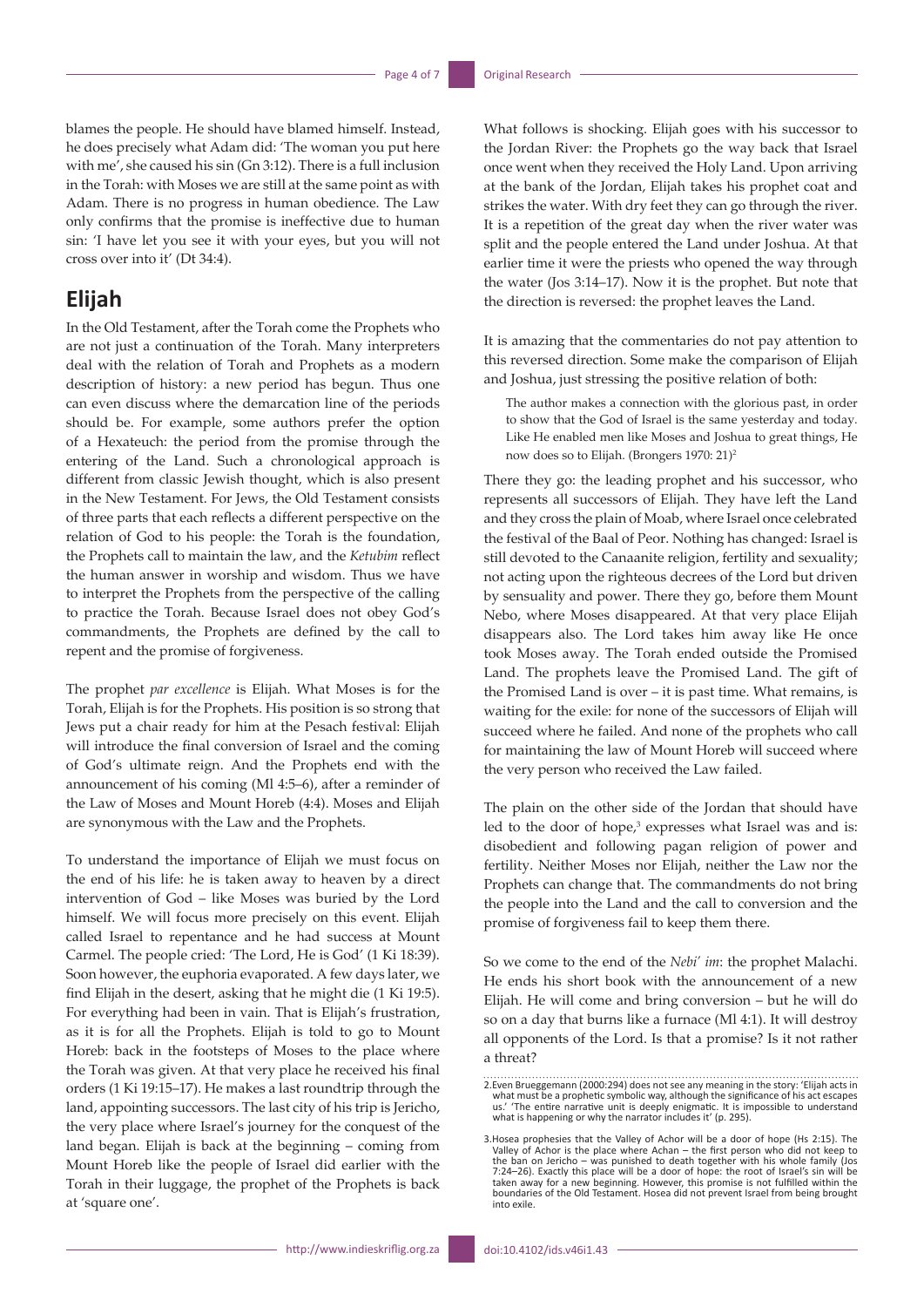The last word of the Prophets is 'curse' (*cherem*). The people must convert 'or else I will come and strike the land with a curse' (Ml 4:6). This makes an inclusion from beginning to end, just as in the Torah. The Prophets begin with the ban (*cherem*) on Jericho (Jos 6:19–21). It should be fully destroyed as a sign that the Lord destroys the Gentiles who lived in the land. The ruins of Jericho should be the symbol of Divine judgement forever. The city might never be rebuilt. Whoever would do so, would lay its foundation and set up the gates at the costs of his sons (Jos 6:26). Such offerings of sons were a Canaanite custom, wherein major events were accompanied by the sacrifice of children. If Jericho were to be rebuilt, it would be an act that expresses that Israel is just like the pagans – and thus has lost a valid basis for a claim to live in the Land. They would be driven out and destroyed like the people who lived there before them.

It was exactly in the days of Elijah, when Ahab was king – who was married to the Canaanite princess Isabel – that Jericho was rebuilt, at the cost of the sons of the builder (1 Ki 16:34). Canaanite religion had overcome the obedience to the Law. Moses never entered the Land and the prophet Elijah had to return to Mount Horeb and his life's work ends precisely at the place of denial of the promise of the Land. When Elijah enters Jericho, he enters a place that could not exist according to God's calling. Jericho is the expression that Israel does not serve the Lord, but chooses its own gods and denies God's gracious gift.

Thus came about what Joshua, the first of the Prophets, predicted: 'You are not able to serve the Lord' (Jos 24:19). And if they are not willing to serve the Lord, it does not matter what gods they choose: gods are available at random if serving the Lord seems undesirable, 'whether the gods your forefathers served beyond the river, or the gods of the Amorites in whose land you are living' (Jos 24:15). These became the gods of the people in whose land they were living, until the gods of the land of the forefathers overcame them and brought them back to where they came from: the land of the Euphrates and the Tigris. The Promised Land was empty and new people found their place there. Again, the last word of the Prophets is 'curse'.

## **The** *Ketubim*

What about the *Ketubim*? Is there no answer in Israel's response to God in the books of wisdom and liturgy?

The *Ketubim* do not contain a scene about splitting the water of the Jordan. Splitting the water is a Divine act, not a human response. Opening a way to the Promised Land is God's work, just as making the way of his judgement, when his Word leaves the land, is his acting.

There are not many references to the Jordan in the *Ketubim*. The books of Samuel tell about David, who symbolises Israel's response by the Psalms. After his sin against Uriah, the sword will not depart from his house (2 Sm 12:10). Absalom's revolt is the most conspicuous example of this sentence. In that

story, David goes to the other side of the Jordan (2 Sm 17:22) and it is in this story that this river is frequently referred to (2 Sm 19:15–41, 20:2). The representative of the Psalms has to cross the Jordan – and returns from the Jordan. However, the books of Samuel are not part of the *Ketubim*, but of the Prophets. Thus the telling is rather a side effect of the Elijah story than an independent story in the *Ketubim*. Psalm 42 mentions the Jordan but it points specifically to the sources of the Jordan far north, near Mount Hermon (Ps 42:6).4

If God's Torah and prophetic calling do not save Israel in the Promised Land it stands to reason that we cannot expect very much from the human answer. The books of the *Ketubim* end with the exile (2 Chr 36). That is the end of the Hebrew Bible. It ends in the exile. To be sure, it does end with a promise (2 Chr 36:23), but one by King Cyrus, far outside the bounds of the Promised Land. The Torah does not bring you into the Promised Land. The prophetic judgement expels you from what you received by God's grace. And in the human response, crossing the border of the Promised Land does not even arise on the horizon. It all ends where it began: where Abraham was called and where the lost Paradise traditionally is located: at the rivers of Babylon.

#### **Jesus**

The beginning of the New Testament brings us back to the Jordan River. John the Baptist is preaching and baptising there. He is the new Elijah (Mt 11:14; cf. Lk 1:17). The connection of the last chapter of the Prophets and the beginning of the New Testament is remarkably close. Malachi promised a new coming of Elijah and now there he is. John is clothed like his famous predecessor in a coat of camel's hair with a leather belt around his waist (2 Ki 1:8; Mt 3:4; Mk 1:6). He is calling the people to conversion, pointing to the forthcoming wrath of God, just as Elijah did.

Now, however, everything has changed. His preaching will not be in vain, for he can point to the Lamb of God who takes away the sin of the world (Jn 1:29). He is not only calling for repentance but is also pointing to the One who is more powerful than himself, whose sandals he is not worthy to untie (Mt 3:11; Mk. 1:7; Lk 3:16; Jn 1:27). The Messiah is coming and God's kingdom will begin.

Jesus comes to the Jordan and John the Baptist witnesses about him. Jesus begins his work at the Jordan – and not just at an arbitrary place. The Gospel of John says that is was 'at Bethany on the other side of the Jordan' (Jn 1:28). It is not on the side of the Promised Land, but on the other side: the side of Moab. John, as the new Elijah, works exactly at the place where Elijah disappeared. It is here that God begins his new act. It is here where Jesus' work on behalf of the people starts. It is at the place of the orgies for the Baal of Peor; behind Jesus we see Mount Nebo where Moses died, and the plain where Elijah ascended to heaven. It is at the very place where the feet of priests touched the water in the days of Joshua and

4.There might be a slight allusion to Joshua 3:15 in 1 Chronicles 12:15 but it is certainly not a story that can be compared to the wonders of Exodus and Joshua.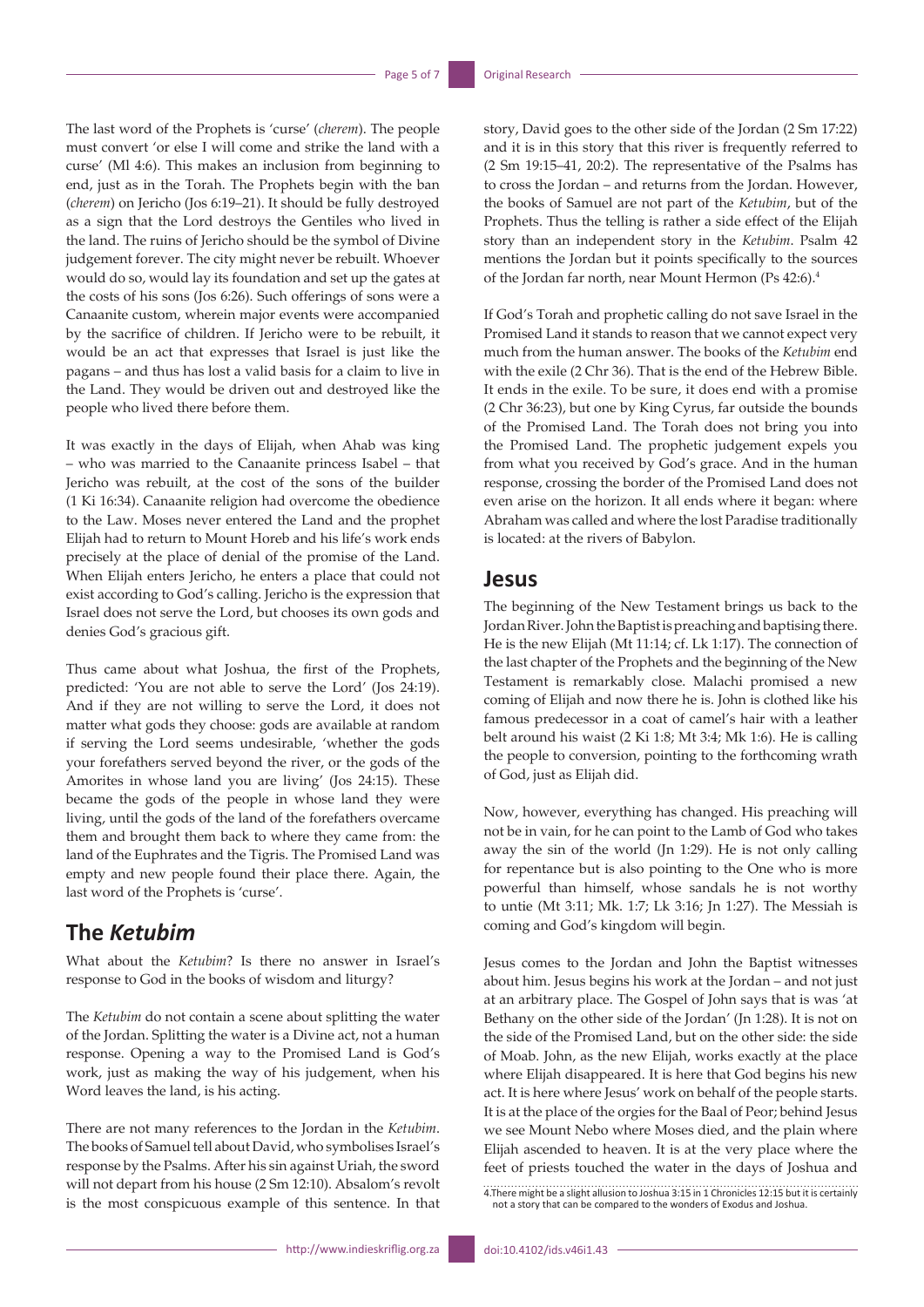the river was opened, paving a way for Israel to enter the Promised Land. Israel is again back at the beginning, indeed, but now it will not be ineffective as it was with Moses and Elijah. Jesus is God's own coming and is the proclamation of the Kingdom of God.

Jesus comes to John. We can anticipate what should happen. The prophet takes his cloak, strikes the water and a way is opened for the Messiah, so that He can go to Jerusalem in order to take the throne of David. And more, at the very moment that the feet of Jesus touch the water, the river draws back: that the eternal High priest can enter the sanctuary according to the order of Melchizedeq, for He is the exact representation of God's own Being (Heb 1:3). He is the fulfilment of that single Psalm that sings of the Jordan River that opens a way for the power of Israel's God (Ps 114).

What we learn is that nothing like that happens! Jesus comes in order to be baptised. Even John does not understand this. It should rather be the other way around: he should be baptised by Jesus. Jesus insists: 'It is proper for us to do this to fulfil all righteousness' (Mt 3:15). Jesus is baptised. He is drawn into the water of the Jordan, symbol of all the waters and waves of God (Ps 42:7). For him there is not a dry way but He is drawn into the water as previously Pharaoh and the people of the old world in the days of Noah. Again, 'it is proper for us to do this to fulfil all righteousness.' This is the fulfilment of the justice of the Law: being baptised in the death of the judgement of God in the water. It is in this way that Jesus becomes the Lamb of God who takes away the sin of the world. God's new coming is not in the wonder of the Red Sea, nor in the miracle of a dry Jordan, but lies in being baptised unto death. This is the fulfilment of the promise of the Land, as given to Abraham, Isaac and Jacob.

Now that Jesus has been baptised as the beginning of his way to fulfil all righteousness, everything has changed. Everything has changed even for Moses and Elijah. The beginning of Jesus' work is his baptism. In the centre of the synoptic Gospels we find the three men together: Jesus, Moses and Elijah (Mt 17:1–13; Mk 9:2–13; Lk 9:38–36). They are in heavenly light, in the splendour of God's glory. They appear as such on a mountain in the Promised Land, maybe Mount Hermon, the old mountain of the dwelling of the gods: Jesus as the king of the Kings of the world; or rather on Mount Tabor, as the tradition says, where Barak in the power of God overcame the Canaanites (Jdg 4). Now the old religion of power and fertility will be definitively replaced by the religion of righteousness and love. The Law and the Prophets are fulfilled in the coming of Jesus, and Moses and Elijah share his glory.

The representatives of the new people of God are also present: Peter and his two fellow disciples. Peter speaks on behalf of that new people: as the rock whereon the church is built (Mt 16:18). 'Lord, it is good for us to be here. If you wish, I will put up three shelters, one for you, one for Moses and one for Elijah' (Mt 16:4). Suddenly the scene changes completely.

The glory disappears and Moses and Elijah are gone. What happened? What did Peter do wrong? Did he? Indeed, he did, for he did not know what he was saying (Lk 9:33).

Peter was wrong because he wanted to keep the scene of glory. He would have liked to continue it. But by doing so he did not understand what it was about. Even more: he wanted to erect three tents, one for Jesus, one for Moses, one for Elijah, as if these three were parallel, on the same level. That is the core of his mistake. This scene is not about the three but about Jesus. The voice from heaven says: 'This is my Son, whom I love; with him I am well pleased. Listen to him' (Mt 17:5).

It is the basic mistake of the church to put Moses, Elijah and Jesus on the same level. The church is inclined to keep partly to the Law, partly to the call on conversion and the promise of forgiveness, and partly to the mercy of Jesus. The church wants to organise its life partly by good works, partly by repentance and Jesus will add the rest. That is the way we will enter the kingdom of God. It is this that is the church's first response in the words of Peter. 'He did not know what he was saying,' says the gospel. At the very moment that the church wants to see more than Jesus and the Law and Prophets only as witnessing to him, the glory disappears. It is all about Jesus: Moses and Elijah just come to bear witness of him, who is the fulfilment of the Law and the Prophets. Moses and Elijah speak with Jesus about his exodus that He was about to bring to fulfilment at Jerusalem (Lk 9:31). This is not the old exodus where Israel went on dry foot through the sea and Pharaoh was drowned. This is the exodus of Jesus who is drowned in the water, not just as a symbolic act, but as the beginning of his way to Jerusalem where He will fulfil everything what the Prophets have written (Lk 18:31).

The glory of Moses and Elijah is on the way to the cross. The Law and the Prophets receive the splendour of heaven now that Jesus will be crucified as the Lamb of God. And the glory of his people lies not in erecting sanctuaries for the three, but in hearing the one voice of Jesus ('Listen to Him'), being buried in his death in baptism.

The Synoptics have the turning point of their gospel in the scene on the Mount of Transfiguration. John has a similar point that is often overlooked. As noted above, he explicitly tells us that the baptism of Jesus happened at the other side of the Jordan (Jn 1:28). Jesus begins his work at the place where Israel entered the Promised Land. It is exactly this place where, according to John, Jesus begins his way to the cross. After the chapter of the good shepherd, whose voice the sheep hear, and who will give his life on behalf of his sheep, 'Jesus went back across the Jordan, to the place where John had been baptising in the early days' (Jn 10:40). It is the only other reference to the Jordan in the New Testament, beside the story of John the Baptist. Jesus begins his way to be sacrificed as the Lamb that takes away the sin of the world at the very place where Israel entered the Promised Land. His starting point is in the plane of Moab where once the tents